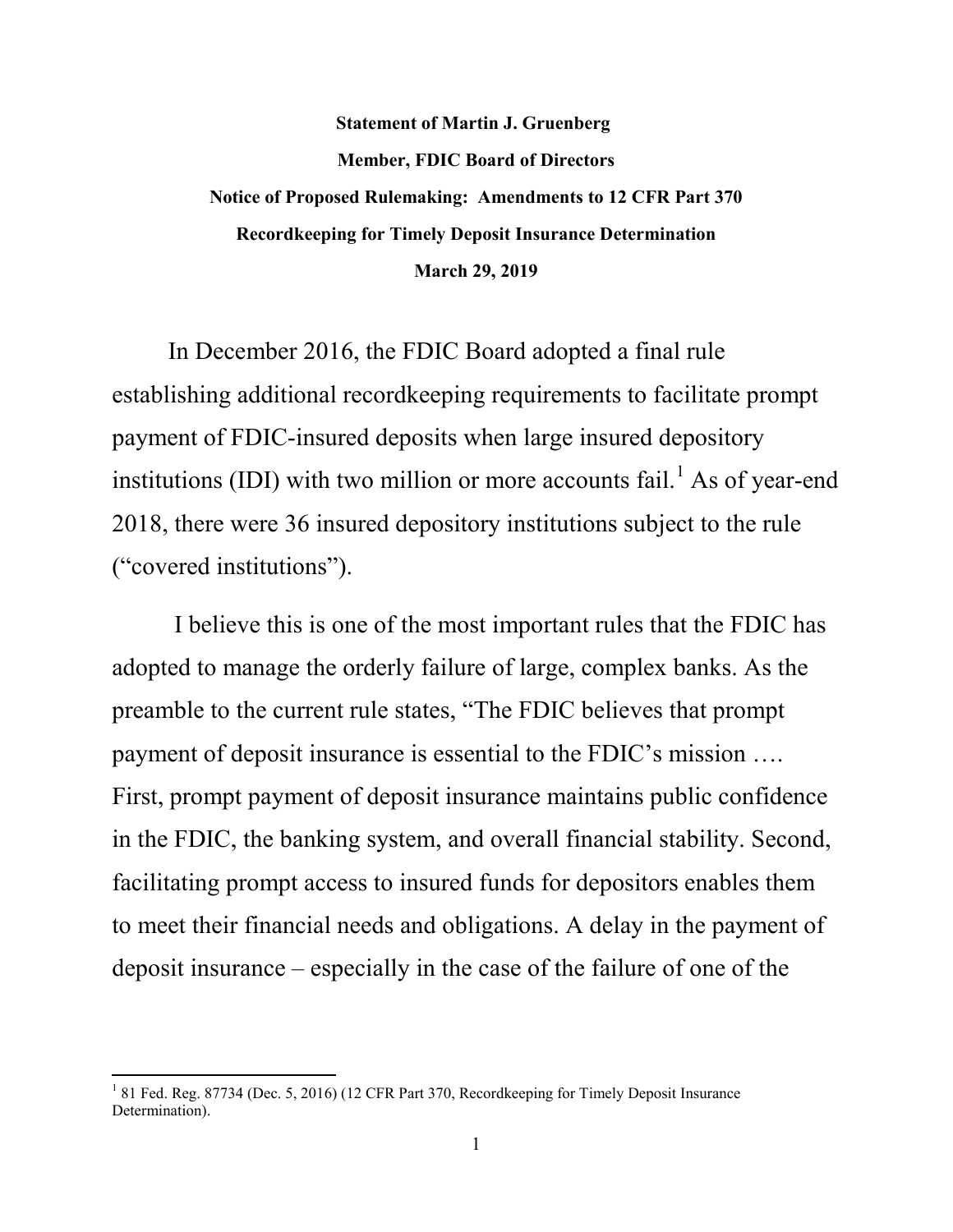largest IDI's – could harm the entire financial system and national economy."

The Notice of Proposed Rulemaking (NPR) before the FDIC Board today would, in the words of the preamble to the NPR, "make extensive changes" to the current rule. Since I intend to vote against the NPR, I would like to take this opportunity to explain the reasons for my vote.

First, the NPR would allow banks subject to the current rule to delay compliance for a year. The current rule provided a three-year compliance period from the April 1, 2017 effective date of the rule to the current implementation date of April 1, 2020. The proposed rule would provide a fourth year to comply at the discretion of covered institutions.

While I recognize the significant operational challenges associated with compliance with this rule, I believe a three-year compliance period for covered institutions is more than sufficient. The covered institutions are large and have considerable resources. In addition, we are in the tenth year of an economic expansion that will soon be the longest expansion on record in July. If a large bank should get into difficulty during the next economic downturn, the ability to make timely deposit insurance determinations will be essential to an orderly resolution.

I would note that the NPR for the current rule originally proposed a two-year period for covered banks to come into compliance. In response

2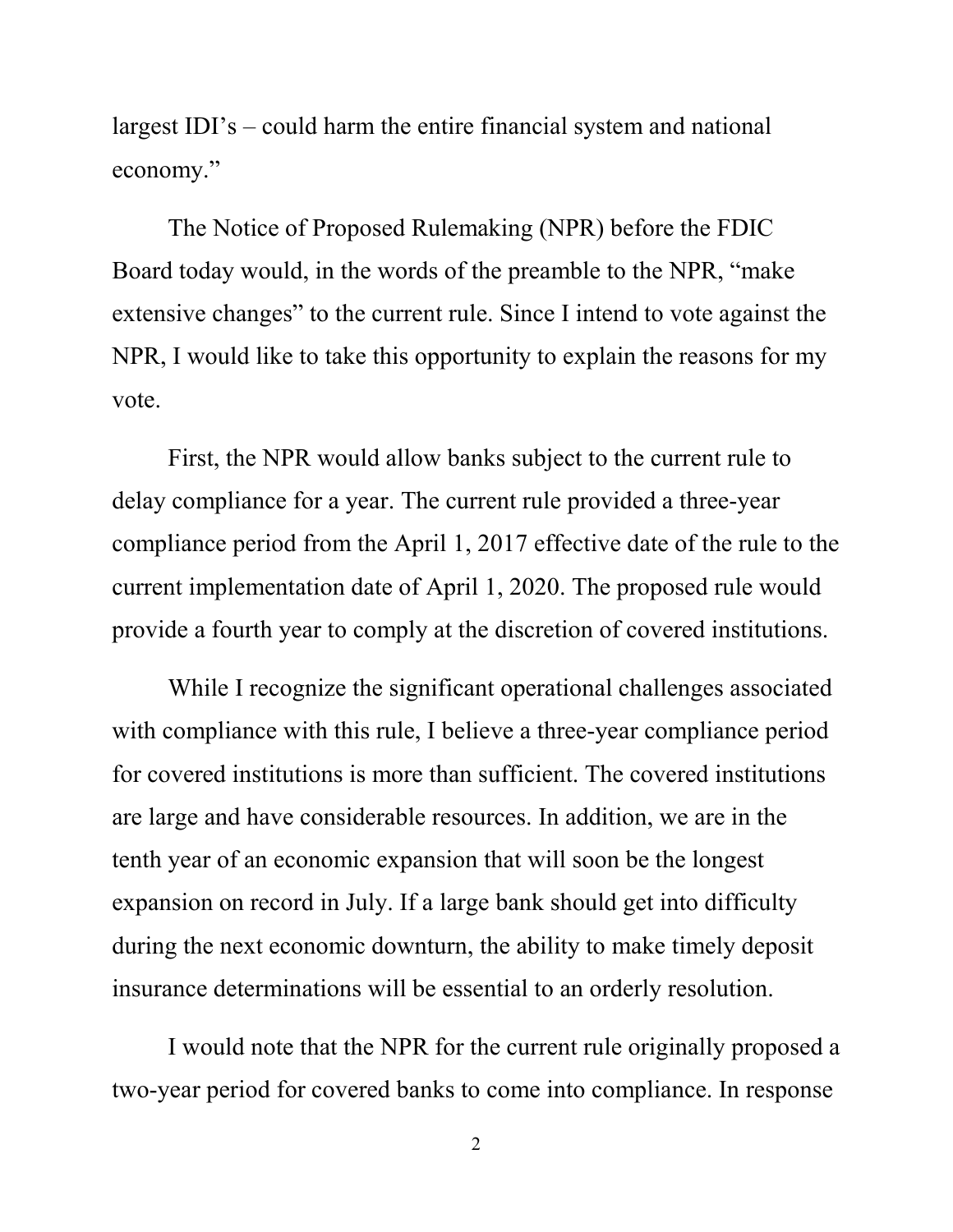to comments on that NPR, the final rule provided for a three-year compliance period. In my view, we should not delay implementation of this rule to a fourth year.

Second, a critical purpose of this rule was to deal with timely deposit insurance determinations on so-called pass-through accounts at institutions likely to have large numbers of such accounts. As the preamble to the proposed rule points out, "For example, deposits may be insured on a pass-through basis [under deposit insurance regulations], with records maintained outside of the IDI by an agent or third party authorized to maintain such records. Creating appropriate recordkeeping requirements for those accounts for which the information need not reside in the covered institution, and providing for their timely delivery in a format that permits the FDIC to use a covered institution's IT system to calculate deposit insurance promptly in the event of failure, was a central concern of the Part 370 rulemaking process."

The current rule has "alternative recordkeeping requirements" that apply to certain pass-through accounts. The proposed rule would change the definition of the "transactional features" that would qualify passthrough accounts for these alternative requirements. I have concerns that the new definition of "transactional features" lacks clarity and may create confusion as to what accounts would qualify for alternative treatment. In addition, I am concerned that the standard for compliance with this requirement of the rule would be changed from a certification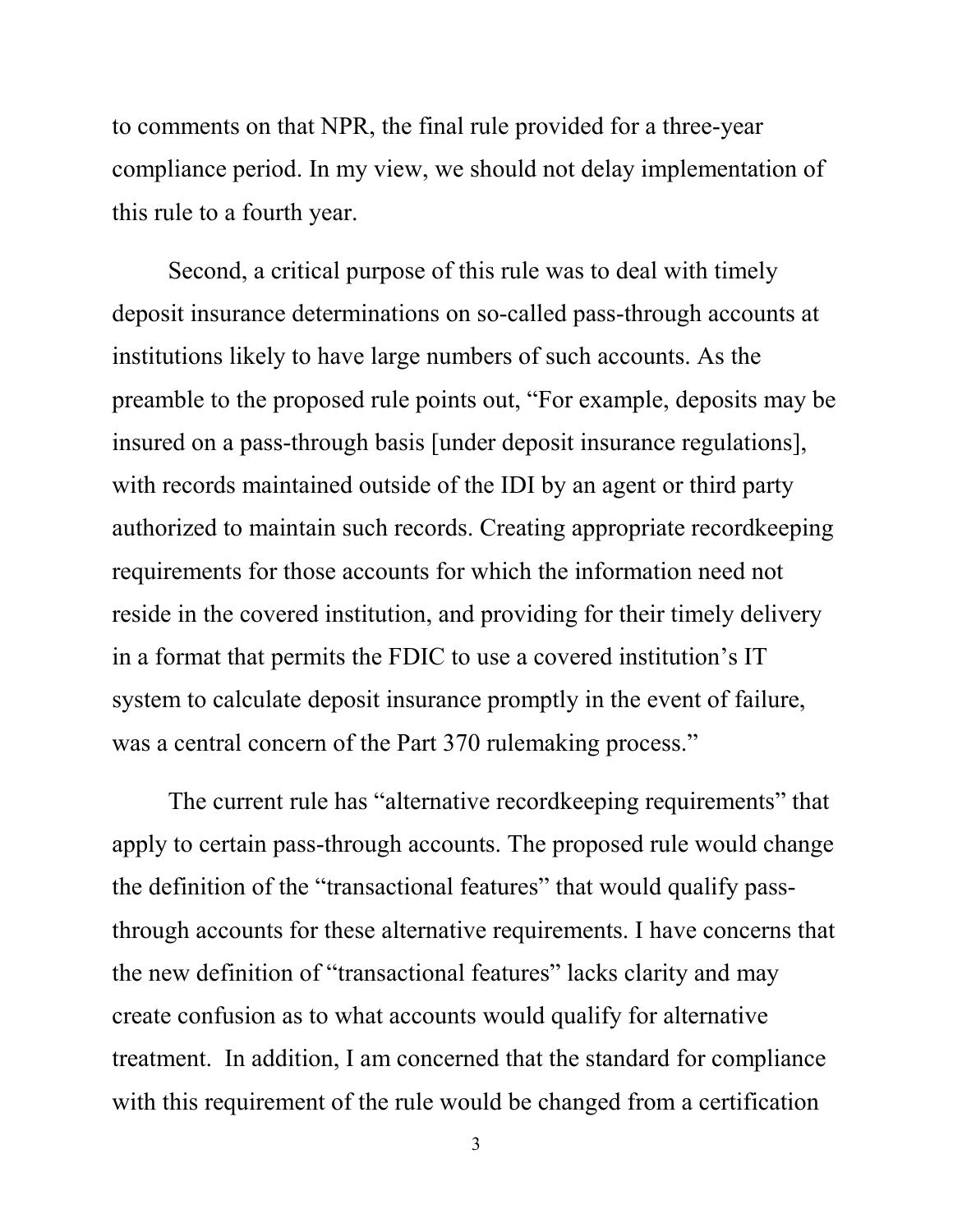of compliance by the covered institution to a requirement that the institution "take steps reasonably calculated to ensure" compliance. Given the importance of this provision to the overall rule, I believe we should maintain the current compliance standard.

Finally, under the current rule, a covered institution may submit a written request to the FDIC for exception from any specific requirement if circumstances exist that would make it impracticable or overly burdensome to meet the requirement. Under the proposal, multiple covered institutions could jointly request an exception from one or more of the proposed rule's requirements based on data specific to each individual institution. In addition, the FDIC would publish in the Federal Register a notice of its response to each exception request to facilitate transparency and a better understanding of the types of requests that the FDIC would grant or deny and the reasons supporting the decisions.

While I have no objections to these proposed changes, the proposal goes further to allow a covered institution to notify the FDIC of an exception election based on a published determination for another covered institution with substantially similar facts and the same circumstances. This election of another institution's exception would be considered granted unless the FDIC informs the institution to the contrary within 120 days after receipt of the institution's notification letter. According to the preamble, this would minimize the time spent

4